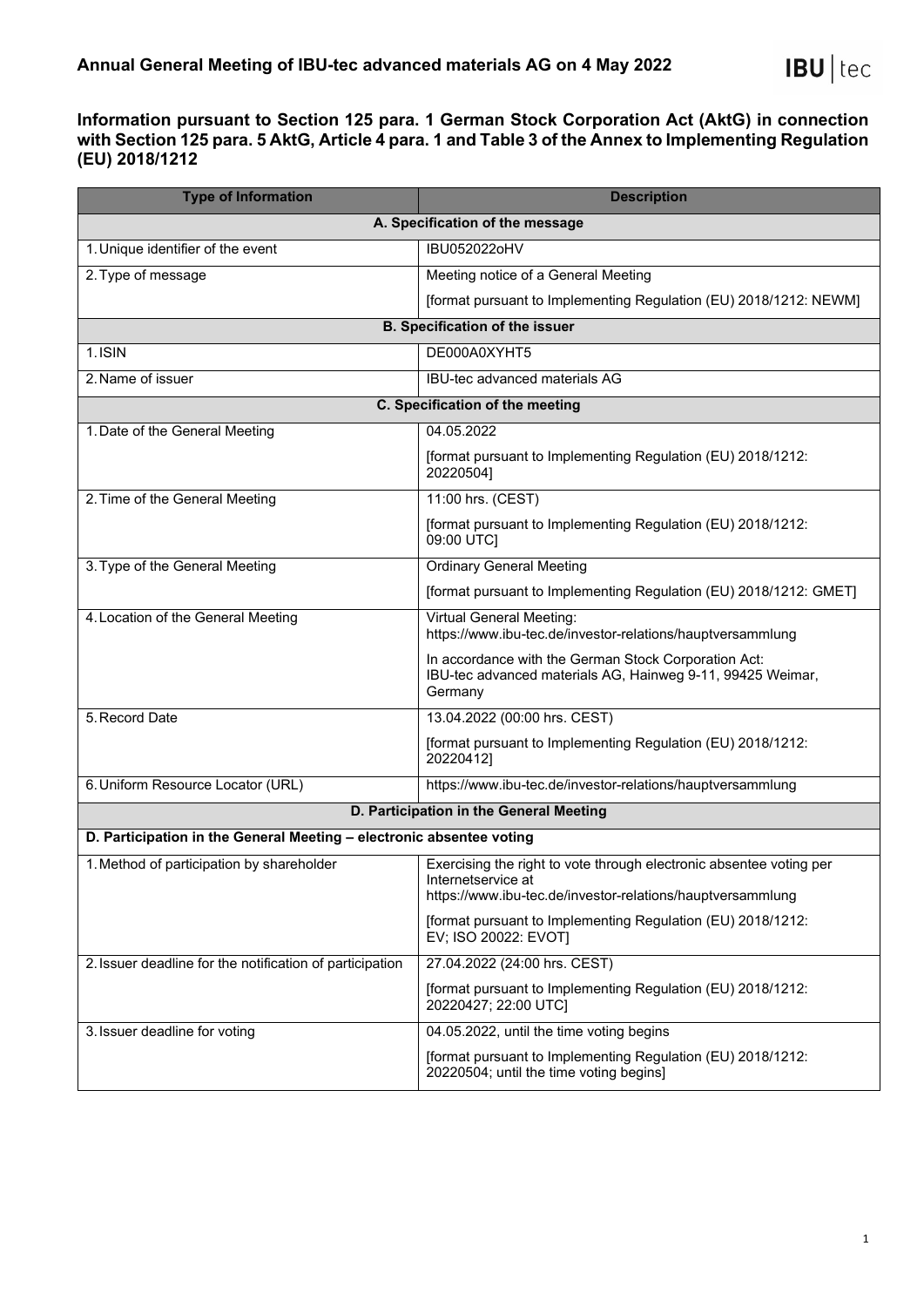| D. Participation in the General Meeting – company-appointed proxies |                                                                                                                                                                     |  |
|---------------------------------------------------------------------|---------------------------------------------------------------------------------------------------------------------------------------------------------------------|--|
| 1. Method of participation by shareholder                           | Exercising the right to vote by granting authority and issuing instructions<br>to the proxies nominated by the Company                                              |  |
|                                                                     | [format pursuant to Implementing Regulation (EU) 2018/1212:<br>PX; ISO 20022: PRXY]                                                                                 |  |
| 2. Issuer deadline for the notification of participation            | 27.04.2022 (24:00 hrs. CEST)                                                                                                                                        |  |
|                                                                     | [format pursuant to Implementing Regulation (EU) 2018/1212:<br>20220427; 22:00 UTC]                                                                                 |  |
| 3. Issuer deadline for voting                                       | Granting authority (with voting instructions) to the proxies nominated by<br>the Company                                                                            |  |
|                                                                     | in writing or in text form by postal mail, telefax or email until<br>$\bullet$<br>03.05.2022, 24:00 hrs (CEST)                                                      |  |
|                                                                     | [format pursuant to Implementing Regulation (EU) 2018/1212:<br>20220503; 22:00 UTC]                                                                                 |  |
|                                                                     | electronically via the Internetservice at<br>$\bullet$<br>https://www.ibu-tec.de/investor-relations/hauptversammlung<br>by 04.05.2022, until the time voting begins |  |
|                                                                     | [format pursuant to Implementing Regulation (EU) 2018/1212:<br>20220504; until the time voting begins]                                                              |  |
| D. Participation in the General Meeting - proxy authorisation       |                                                                                                                                                                     |  |
| 1. Method of participation by shareholder                           | Exercising the right to vote through an authorised third party                                                                                                      |  |
|                                                                     | [format pursuant to Implementing Regulation (EU) 2018/1212:<br>PX; ISO 20022: PRXY]                                                                                 |  |
| 2. Issuer deadline for the notification of participation            | 27.04.2022 (24:00 hrs. CEST)                                                                                                                                        |  |
|                                                                     | [format pursuant to Implementing Regulation (EU) 2018/1212:<br>20220427; 22:00 UTC]                                                                                 |  |
| 3. Issuer deadline for voting                                       | Exercising of voting rights via electronic absentee voting by the proxy<br>via Internetservice at                                                                   |  |
|                                                                     | https://www.ibu-tec.de/investor-relations/hauptversammlung:                                                                                                         |  |
|                                                                     | 04.05.2022, until the time voting begins<br>$\bullet$                                                                                                               |  |
|                                                                     | [format pursuant to Implementing Regulation (EU) 2018/1212:<br>20220504; until the time voting begins]                                                              |  |
|                                                                     | Exercising of voting rights by the proxy through granting sub-proxies<br>and issuing instructions to the proxies appointed by the Company:                          |  |
|                                                                     | in writing or in text form by postal mail, telefax or email until<br>$\bullet$<br>03.05.2022, 24:00 hrs (CEST)                                                      |  |
|                                                                     | [format pursuant to Implementing Regulation (EU) 2018/1212:<br>20220503; 22:00 UTC]                                                                                 |  |
|                                                                     | electronically via the Internetservice at<br>$\bullet$<br>https://www.ibu-tec.de/investor-relations/hauptversammlung<br>by 04.05.2022, until the time voting begins |  |
|                                                                     | [format pursuant to Implementing Regulation (EU) 2018/1212:<br>20220504; until the time voting begins]                                                              |  |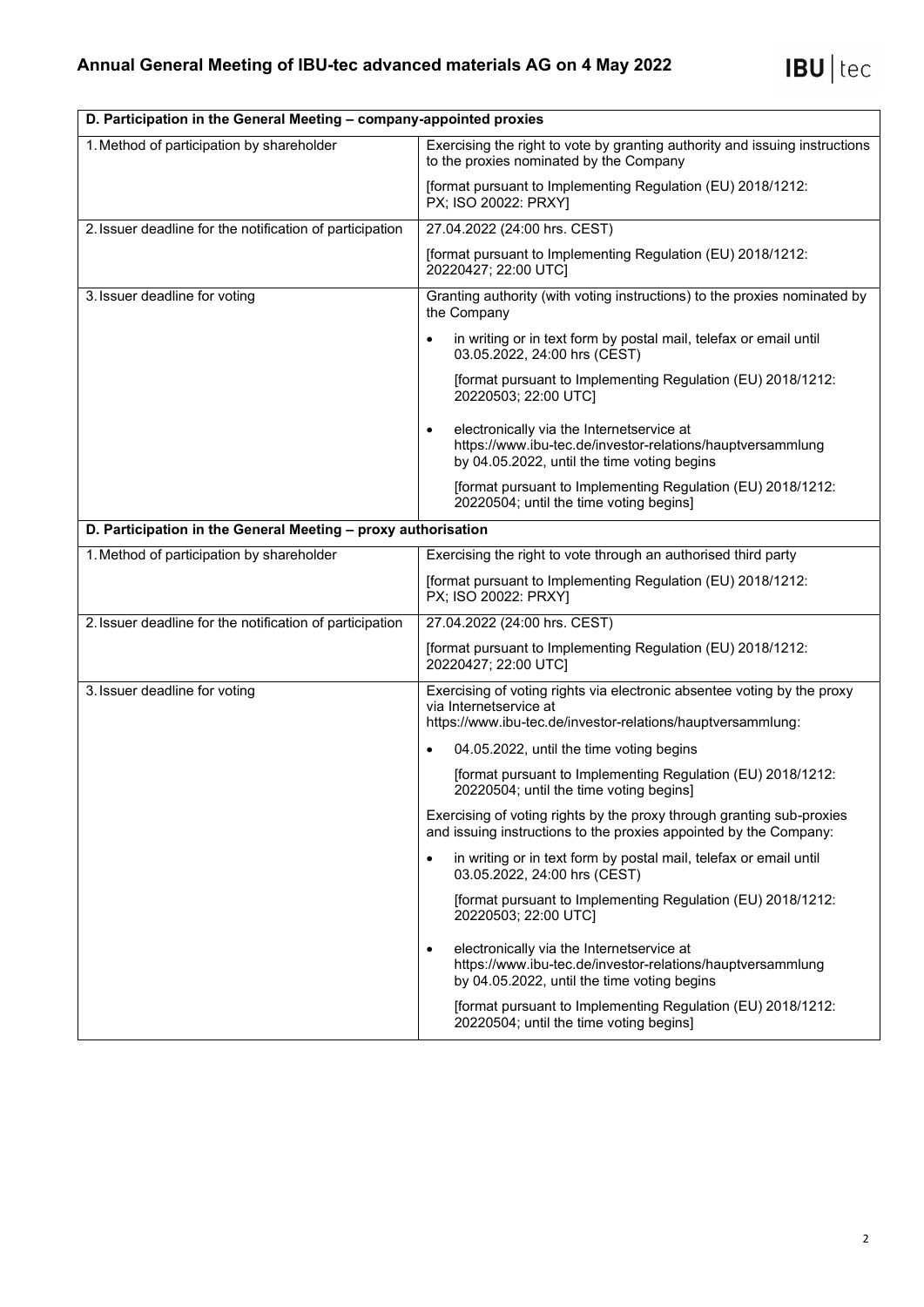| E. Agenda                                          |                                                                                                                                                                                                                                                                                                                                                 |  |
|----------------------------------------------------|-------------------------------------------------------------------------------------------------------------------------------------------------------------------------------------------------------------------------------------------------------------------------------------------------------------------------------------------------|--|
| E. Agenda - item 1                                 |                                                                                                                                                                                                                                                                                                                                                 |  |
| 1. Unique identifier of the agenda item            | 1                                                                                                                                                                                                                                                                                                                                               |  |
| 2. Title of the agenda item                        | Presentation of the adopted annual financial statements of<br>IBU-tec advanced materials AG and the approved consolidated<br>financial statements as of December 31, 2021, the management report<br>of IBU-tec advanced materials AG and the Group for the fiscal year<br>2021 and the report of the Supervisory Board for the fiscal year 2021 |  |
| 3. Uniform Resource Locator (URL) of the materials | https://www.ibu-tec.de/investor-relations/hauptversammlung                                                                                                                                                                                                                                                                                      |  |
| 4. Vote                                            |                                                                                                                                                                                                                                                                                                                                                 |  |
| 5. Alternative voting options                      |                                                                                                                                                                                                                                                                                                                                                 |  |
| E. Agenda $-$ item 2                               |                                                                                                                                                                                                                                                                                                                                                 |  |
| 1. Unique identifier of the agenda item            | $\overline{2}$                                                                                                                                                                                                                                                                                                                                  |  |
| 2. Title of the agenda item                        | Resolution on the appropriation of profits                                                                                                                                                                                                                                                                                                      |  |
| 3. Uniform Resource Locator (URL) of the materials | https://www.ibu-tec.de/investor-relations/hauptversammlung                                                                                                                                                                                                                                                                                      |  |
| 4. Vote                                            | <b>Binding vote</b>                                                                                                                                                                                                                                                                                                                             |  |
|                                                    | [format pursuant to Implementing Regulation (EU) 2018/1212:<br>BV; ISO 20022: BNDG]                                                                                                                                                                                                                                                             |  |
| 5. Alternative voting options                      | Vote in favour, Vote against, Abstention                                                                                                                                                                                                                                                                                                        |  |
|                                                    | [format pursuant to Implementing Regulation (EU) 2018/1212:<br>VF, VA, AB; ISO 20022: CFOR, CAGS, ABST]                                                                                                                                                                                                                                         |  |
| E. Agenda - item 3                                 |                                                                                                                                                                                                                                                                                                                                                 |  |
| 1. Unique identifier of the agenda item            | 3                                                                                                                                                                                                                                                                                                                                               |  |
| 2. Title of the agenda item                        | Resolution on the approval of the actions of the members of the<br>Executive Board for the fiscal year 2021                                                                                                                                                                                                                                     |  |
| 3. Uniform Resource Locator (URL) of the materials | https://www.ibu-tec.de/investor-relations/hauptversammlung                                                                                                                                                                                                                                                                                      |  |
| 4. Vote                                            | <b>Binding vote</b>                                                                                                                                                                                                                                                                                                                             |  |
|                                                    | [format pursuant to Implementing Regulation (EU) 2018/1212:<br>BV; ISO 20022: BNDG]                                                                                                                                                                                                                                                             |  |
| 5. Alternative voting options                      | Vote in favour, Vote against, Abstention                                                                                                                                                                                                                                                                                                        |  |
|                                                    | [format pursuant to Implementing Regulation (EU) 2018/1212:<br>VF, VA, AB; ISO 20022: CFOR, CAGS, ABST]                                                                                                                                                                                                                                         |  |
| E. Agenda - item 4                                 |                                                                                                                                                                                                                                                                                                                                                 |  |
| 1. Unique identifier of the agenda item            | 4                                                                                                                                                                                                                                                                                                                                               |  |
| 2. Title of the agenda item                        | Resolution on the approval of the actions of the members of the<br>Supervisory Board for the fiscal year 2021                                                                                                                                                                                                                                   |  |
| 3. Uniform Resource Locator (URL) of the materials | https://www.ibu-tec.de/investor-relations/hauptversammlung                                                                                                                                                                                                                                                                                      |  |
| 4. Vote                                            | <b>Binding vote</b>                                                                                                                                                                                                                                                                                                                             |  |
|                                                    | [format pursuant to Implementing Regulation (EU) 2018/1212:<br>BV; ISO 20022: BNDG]                                                                                                                                                                                                                                                             |  |
| 5. Alternative voting options                      | Vote in favour, Vote against, Abstention                                                                                                                                                                                                                                                                                                        |  |
|                                                    | [format pursuant to Implementing Regulation (EU) 2018/1212:<br>VF, VA, AB; ISO 20022: CFOR, CAGS, ABST]                                                                                                                                                                                                                                         |  |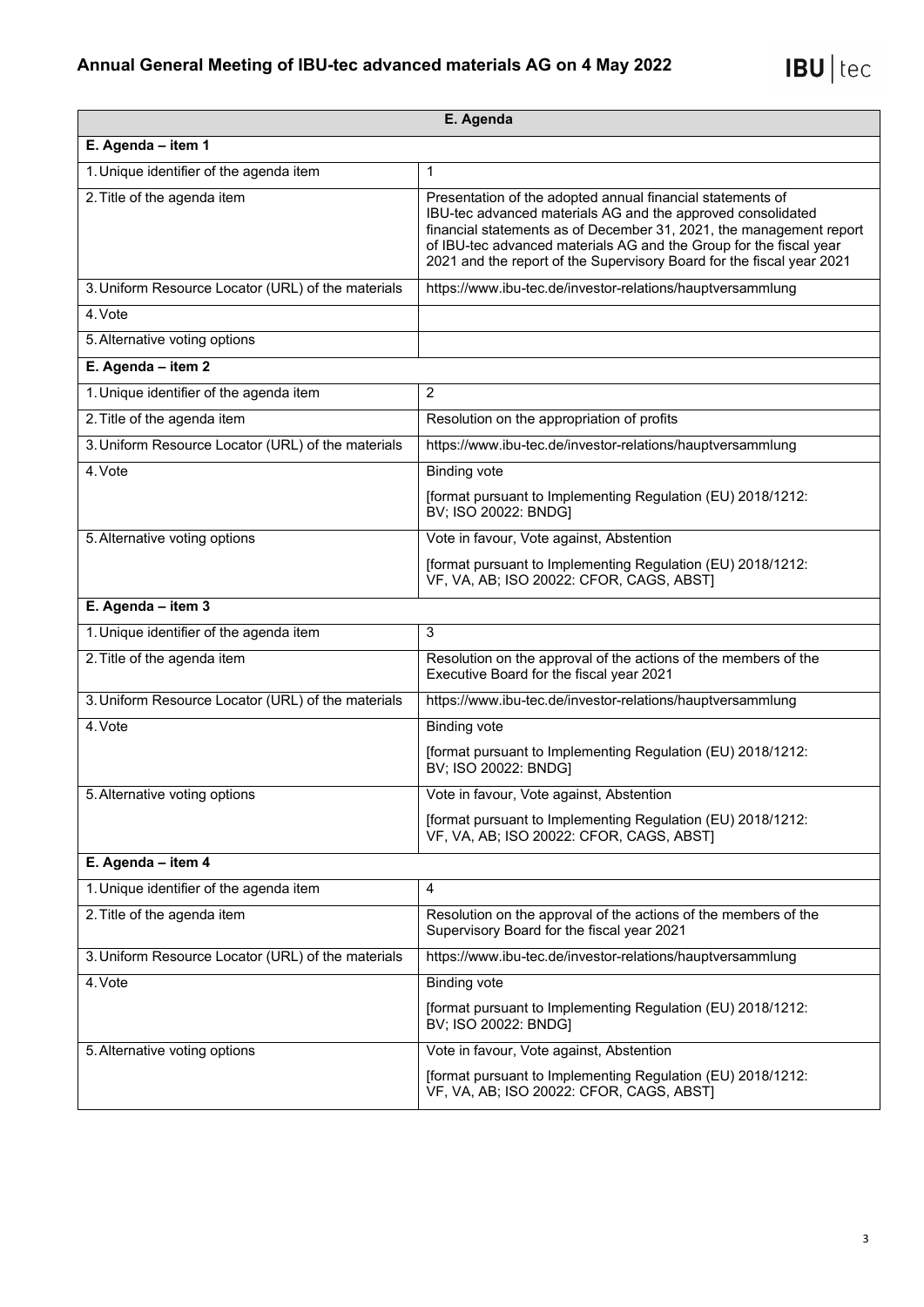| E. Agenda - item 5                                 |                                                                                                         |
|----------------------------------------------------|---------------------------------------------------------------------------------------------------------|
| 1. Unique identifier of the agenda item            | 5                                                                                                       |
| 2. Title of the agenda item                        | Election of the auditor for the fiscal year 2022                                                        |
| 3. Uniform Resource Locator (URL) of the materials | https://www.ibu-tec.de/investor-relations/hauptversammlung                                              |
| 4. Vote                                            | <b>Binding vote</b>                                                                                     |
|                                                    | [format pursuant to Implementing Regulation (EU) 2018/1212:<br>BV; ISO 20022: BNDG]                     |
| 5. Alternative voting options                      | Vote in favour, Vote against, Abstention                                                                |
|                                                    | [format pursuant to Implementing Regulation (EU) 2018/1212:<br>VF, VA, AB; ISO 20022: CFOR, CAGS, ABST) |
| E. Agenda - item 6a                                |                                                                                                         |
| 1. Unique identifier of the agenda item            | 6a                                                                                                      |
| 2. Title of the agenda item                        | Elections to the Supervisory Board - Individual election of<br>Ms Sandrine Cailleteau                   |
| 3. Uniform Resource Locator (URL) of the materials | https://www.ibu-tec.de/investor-relations/hauptversammlung                                              |
| 4. Vote                                            | <b>Binding vote</b>                                                                                     |
|                                                    | [format pursuant to Implementing Regulation (EU) 2018/1212:<br>BV; ISO 20022: BNDG]                     |
| 5. Alternative voting options                      | Vote in favour, Vote against, Abstention                                                                |
|                                                    | [format pursuant to Implementing Regulation (EU) 2018/1212:<br>VF, VA, AB; ISO 20022: CFOR, CAGS, ABST] |
| E. Agenda - item 6b                                |                                                                                                         |
| 1. Unique identifier of the agenda item            | 6 <sub>b</sub>                                                                                          |
| 2. Title of the agenda item                        | Elections to the Supervisory Board - Individual election of<br>Mr Dr Jens Thomas Thau                   |
| 3. Uniform Resource Locator (URL) of the materials | https://www.ibu-tec.de/investor-relations/hauptversammlung                                              |
| 4. Vote                                            | <b>Binding vote</b>                                                                                     |
|                                                    | [format pursuant to Implementing Regulation (EU) 2018/1212:<br>BV; ISO 20022: BNDG]                     |
| 5. Alternative voting options                      | Vote in favour, Vote against, Abstention                                                                |
|                                                    | [format pursuant to Implementing Regulation (EU) 2018/1212:<br>VF, VA, AB; ISO 20022: CFOR, CAGS, ABST] |
| E. Agenda - item 6c                                |                                                                                                         |
| 1. Unique identifier of the agenda item            | 6c                                                                                                      |
| 2. Title of the agenda item                        | Elections to the Supervisory Board - Individual election of<br>Mr Prof Dr Achim Kampker                 |
| 3. Uniform Resource Locator (URL) of the materials | https://www.ibu-tec.de/investor-relations/hauptversammlung                                              |
| 4. Vote                                            | <b>Binding vote</b>                                                                                     |
|                                                    | [format pursuant to Implementing Regulation (EU) 2018/1212:<br>BV; ISO 20022: BNDG]                     |
| 5. Alternative voting options                      | Vote in favour, Vote against, Abstention                                                                |
|                                                    | [format pursuant to Implementing Regulation (EU) 2018/1212:<br>VF, VA, AB; ISO 20022: CFOR, CAGS, ABST] |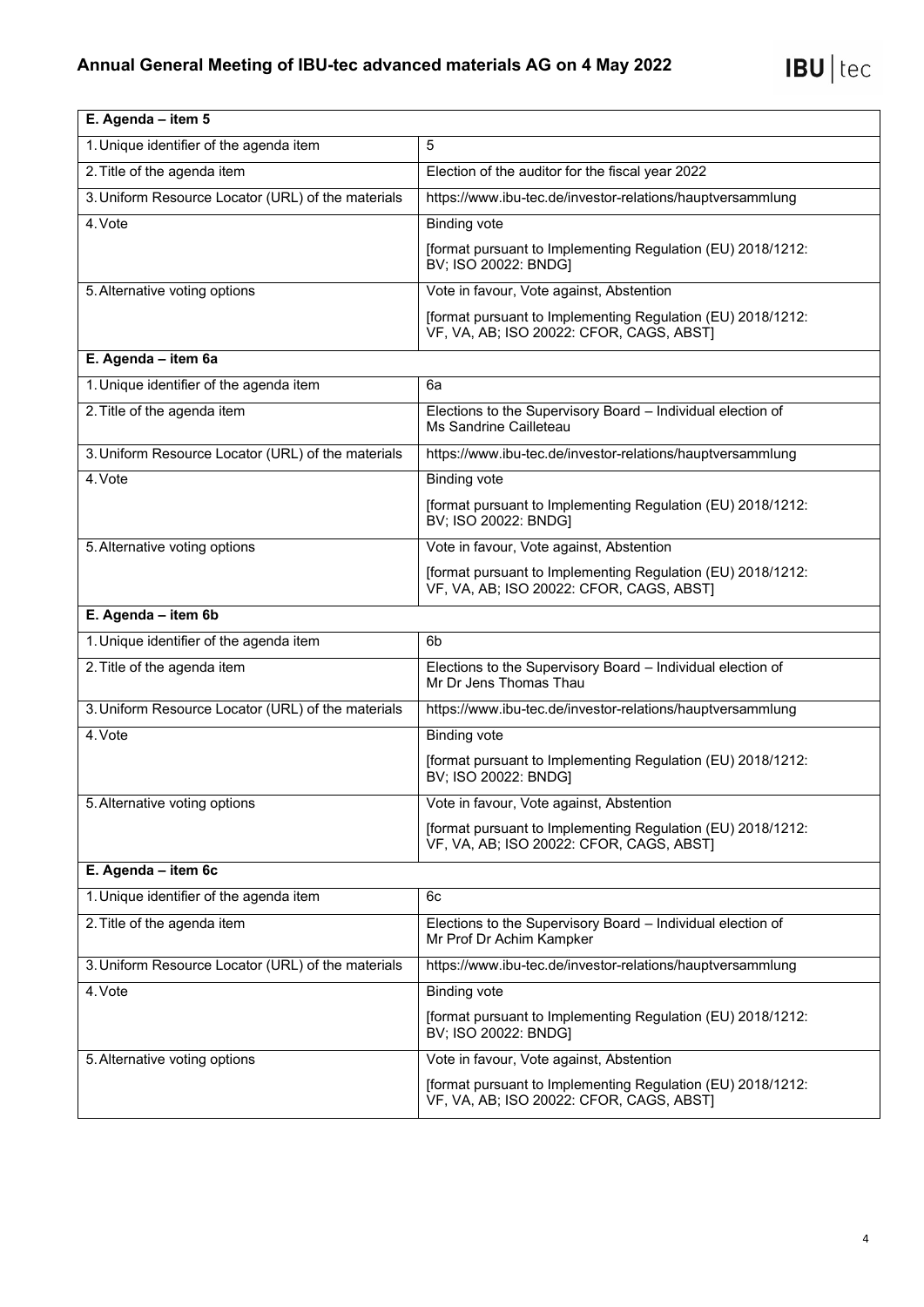| E. Agenda - item 7                                 |                                                                                                                                                |  |  |
|----------------------------------------------------|------------------------------------------------------------------------------------------------------------------------------------------------|--|--|
| 1. Unique identifier of the agenda item            | 7                                                                                                                                              |  |  |
| 2. Title of the agenda item                        | Resolution on the remuneration of the members of the Supervisory<br>Board and on the corresponding amendment to the Articles of<br>Association |  |  |
| 3. Uniform Resource Locator (URL) of the materials | https://www.ibu-tec.de/investor-relations/hauptversammlung                                                                                     |  |  |
| 4. Vote                                            | <b>Binding vote</b>                                                                                                                            |  |  |
|                                                    | [format pursuant to Implementing Regulation (EU) 2018/1212:<br>BV; ISO 20022: BNDG]                                                            |  |  |
| 5. Alternative voting options                      | Vote in favour, Vote against, Abstention                                                                                                       |  |  |
|                                                    | [format pursuant to Implementing Regulation (EU) 2018/1212:<br>VF, VA, AB; ISO 20022: CFOR, CAGS, ABST]                                        |  |  |
| E. Agenda - item 8                                 |                                                                                                                                                |  |  |
| 1. Unique identifier of the agenda item            | 8                                                                                                                                              |  |  |
| 2. Title of the agenda item                        | Resolution on the increase in the number of Supervisory Board<br>members; amendment to the Articles of Association                             |  |  |
| 3. Uniform Resource Locator (URL) of the materials | https://www.ibu-tec.de/investor-relations/hauptversammlung                                                                                     |  |  |
| 4. Vote                                            | <b>Binding vote</b>                                                                                                                            |  |  |
|                                                    | [format pursuant to Implementing Regulation (EU) 2018/1212:<br>BV; ISO 20022: BNDG]                                                            |  |  |
| 5. Alternative voting options                      | Vote in favour, Vote against, Abstention                                                                                                       |  |  |
|                                                    | [format pursuant to Implementing Regulation (EU) 2018/1212:<br>VF, VA, AB; ISO 20022: CFOR, CAGS, ABST]                                        |  |  |
|                                                    | F. Specification of the deadlines regarding the exercise of other shareholders rights                                                          |  |  |
|                                                    |                                                                                                                                                |  |  |
| F. Shareholder right - supplementary motions       |                                                                                                                                                |  |  |
| 1. Object of deadline                              | Submission of requests for additions to the agenda                                                                                             |  |  |
| 2. Applicable issuer deadline                      | 09.04.2022, 24:00 hrs (CEST) (time of receipt decisive)                                                                                        |  |  |
|                                                    | [format pursuant to Implementing Regulation (EU) 2018/1212:<br>20220409; 22:00 UTC]                                                            |  |  |
| F. Shareholder right - counter-motions             |                                                                                                                                                |  |  |
| 1. Object of deadline                              | Submission of counter-motions to specific items on the agenda                                                                                  |  |  |
| 2. Applicable issuer deadline                      | 19.04.2022, 24:00 hrs (CEST) (time of receipt decisive)                                                                                        |  |  |
|                                                    | [format pursuant to Implementing Regulation (EU) 2018/1212:<br>20220419; 22:00 UTC]                                                            |  |  |
| F. Shareholder right - proposals for election      |                                                                                                                                                |  |  |
| 1. Object of deadline                              | Submission of election proposals for the election of Supervisory Board<br>members or auditors                                                  |  |  |
| 2. Applicable issuer deadline                      | 19.04.2022, 24:00 hrs (CEST) (time of receipt decisive)                                                                                        |  |  |
|                                                    | [format pursuant to Implementing Regulation (EU) 2018/1212:<br>20220419; 22:00 UTC]                                                            |  |  |
| F. Shareholder right - submission of questions     |                                                                                                                                                |  |  |
| 1. Object of deadline                              | Electronic submission of questions                                                                                                             |  |  |
| 2. Applicable issuer deadline                      | 02.05.2022, 24:00 hrs (CEST)                                                                                                                   |  |  |